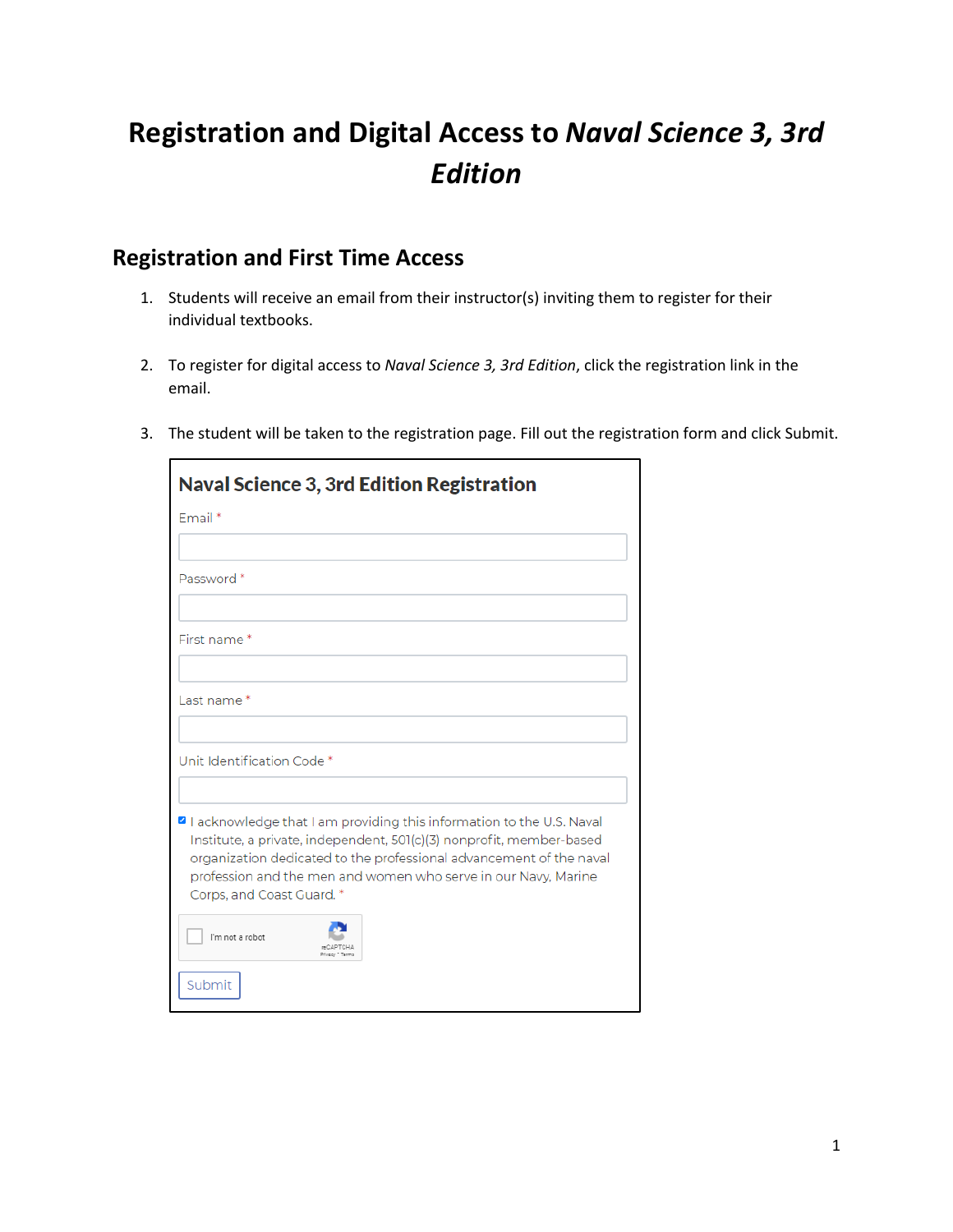4. The student will be taken to a registration confirmation page. Click Access *Naval Science 3, 3rd Edition* for immediate access to the text.



5. After clicking Access *Naval Science 3, 3rd Edition* the registration confirmation page, students will be taken to the home page for the book, from which they have access to the entirety of the text.

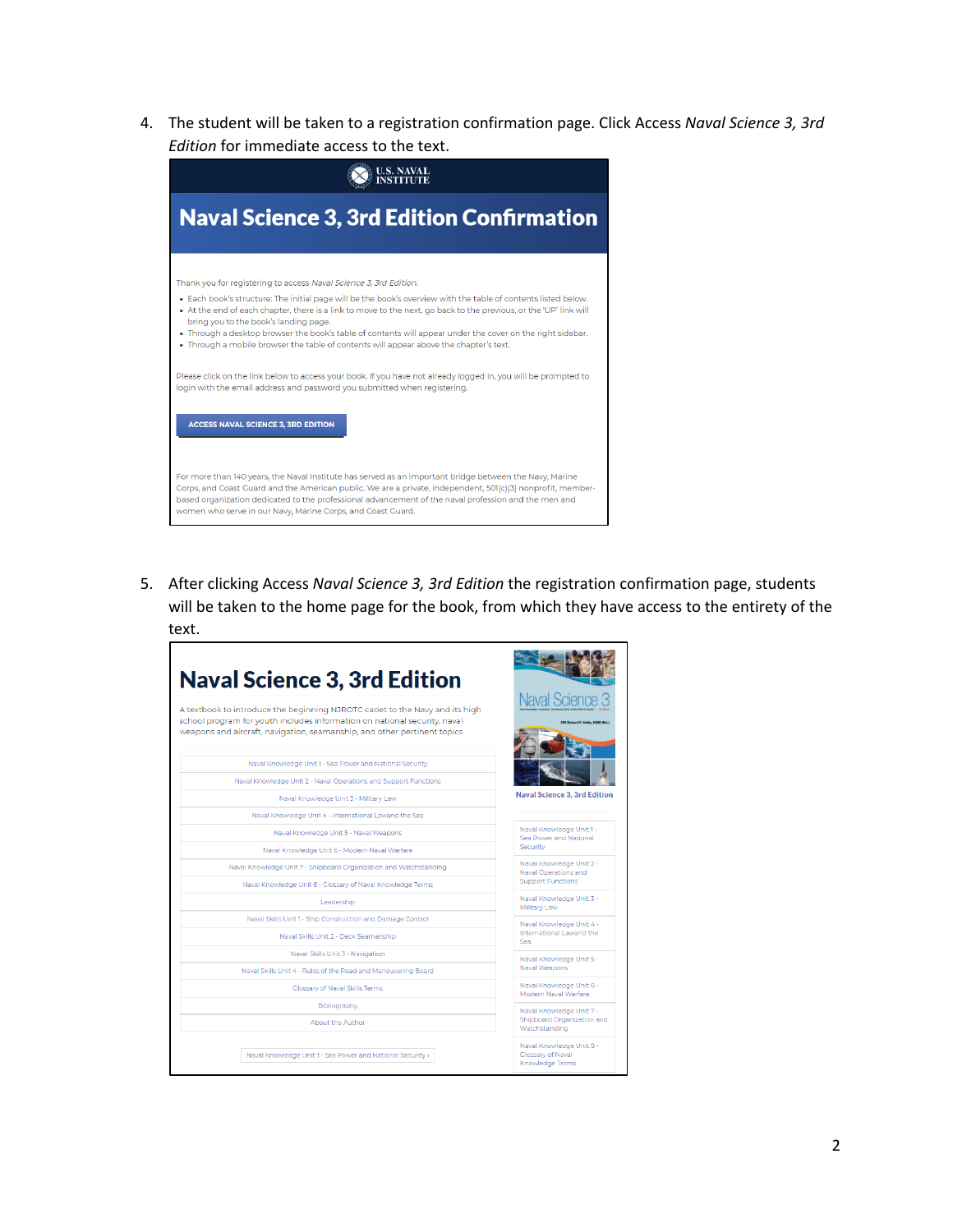## **Subsequent Access to** *Naval Science 3, 3rd Edition* **after Initial Registration**

1. After submitting the registration form, students will receive a welcome email containing a link to access *Naval Science 3, 3rd Edition*.



2. Click the link in the email to be taken to the Access page for *Naval Science 3, 3rd Edition*. For student access, please click Login Here.

**\*It is recommended that students save the email containing the Access link and also bookmark the access page for** *Naval Science 3, 3rd Edition***. Each digital textbook has its own unique login page.** 

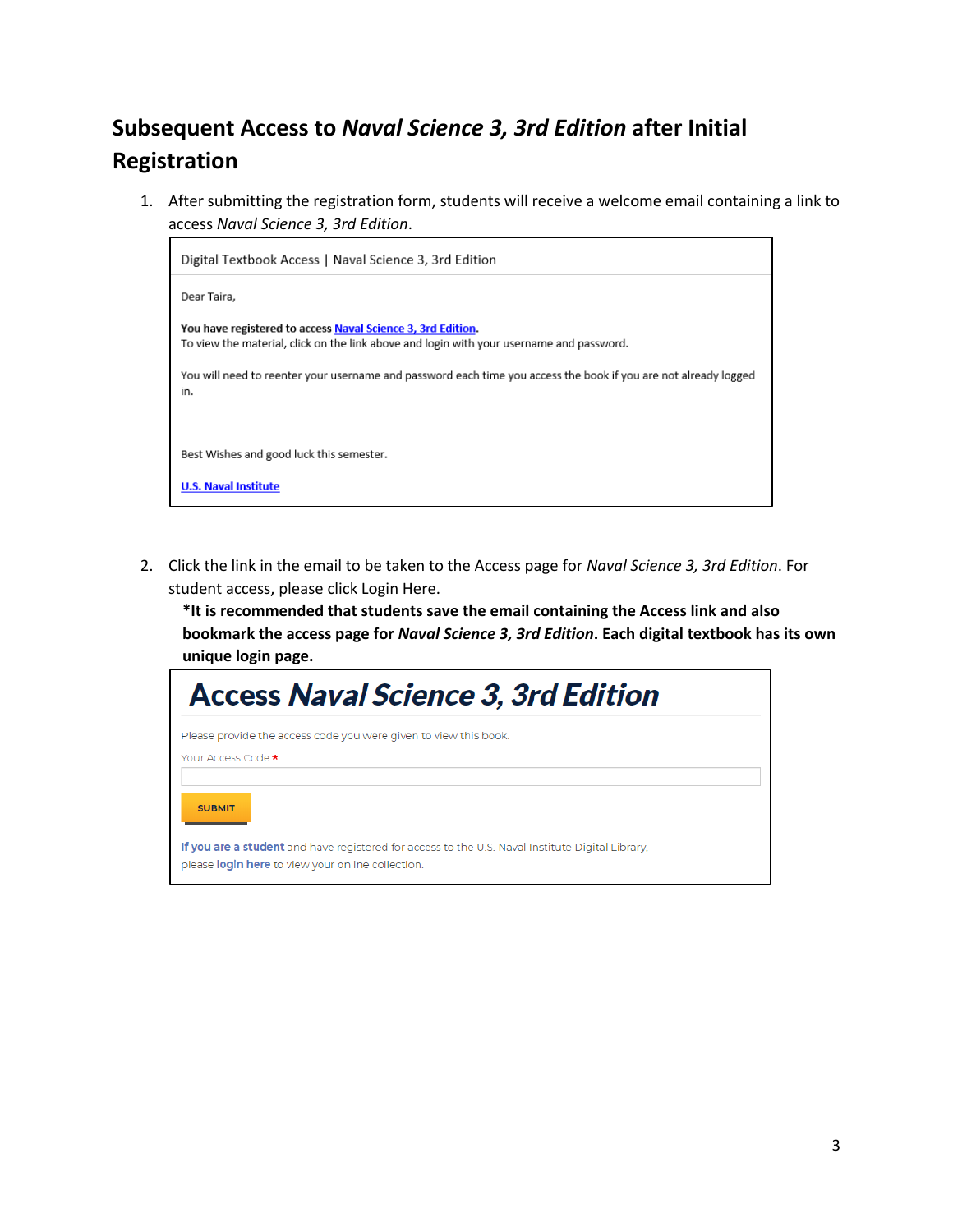3. Enter the email and password used at registration and click Log In.

| <b>Login</b>               |
|----------------------------|
| Email Address:             |
|                            |
| Password:                  |
|                            |
| Log In<br>Forgot Password? |

4. Students will be taken to the home page for the book, from which they have access to the entirety of the text.

|                                                                                                                                                                                                                                       | <b>Naval Science 3</b>                                                       |  |
|---------------------------------------------------------------------------------------------------------------------------------------------------------------------------------------------------------------------------------------|------------------------------------------------------------------------------|--|
| A textbook to introduce the beginning NJROTC cadet to the Navy and its high<br>school program for youth includes information on national security, naval<br>weapons and aircraft, navigation, seamanship, and other pertinent topics. | <b>School R. Roldo, 1538 (I)</b>                                             |  |
| Naval Knowledge Unit 1 - Sea Power and National Security                                                                                                                                                                              |                                                                              |  |
| Naval Knowledge Unit 2 - Naval Operations and Support Functions                                                                                                                                                                       |                                                                              |  |
| Naval Knowledge Unit 3 - Military Law                                                                                                                                                                                                 | Naval Science 3, 3rd Edition                                                 |  |
| Naval Knowledge Unit 4 - International Lawand the Sea                                                                                                                                                                                 |                                                                              |  |
| Naval Knowledge Unit 5 - Naval Weapons                                                                                                                                                                                                | Naval Knowledge Unit 1 -<br>Sea Power and National<br>Security               |  |
| Naval Knowledge Unit 6 - Modern Naval Warfare                                                                                                                                                                                         |                                                                              |  |
| Naval Knowledge Unit 7 - Shipboard Organization and Watchstanding                                                                                                                                                                     | Naval Knowledge Unit 2 -<br>Naval Operations and<br><b>Support Functions</b> |  |
| Naval Knowledge Unit 8 - Glossary of Naval Knowledge Terms                                                                                                                                                                            |                                                                              |  |
| Leadership                                                                                                                                                                                                                            | Naval Knowledge Unit 3 -<br>Military Law                                     |  |
| Naval Skills Unit 1 - Ship Construction and Damage Control                                                                                                                                                                            | Naval Knowledge Unit 4 -<br>International Lawand the<br>Sea                  |  |
| Naval Skills Unit 2 - Deck Seamanship                                                                                                                                                                                                 |                                                                              |  |
| Naval Skills Unit 3 - Navigation                                                                                                                                                                                                      | Naval Knowledge Unit 5 -<br>Naval Weapons                                    |  |
| Naval Skills Unit 4 - Rules of the Road and Maneuvering Board                                                                                                                                                                         |                                                                              |  |
| Glossary of Naval Skills Terms                                                                                                                                                                                                        | Naval Knowledge Unit 6 -<br>Modern Naval Warfare                             |  |
| Bibliography                                                                                                                                                                                                                          | Naval Knowledge Unit 7 -<br>Shipboard Organization and<br>Watchstanding      |  |
| About the Author                                                                                                                                                                                                                      |                                                                              |  |
| Naval Knowledge Unit 1 - Sea Power and National Security »                                                                                                                                                                            | Naval Knowledge Unit 8 -<br>Glossary of Naval<br>Knowledge Terms             |  |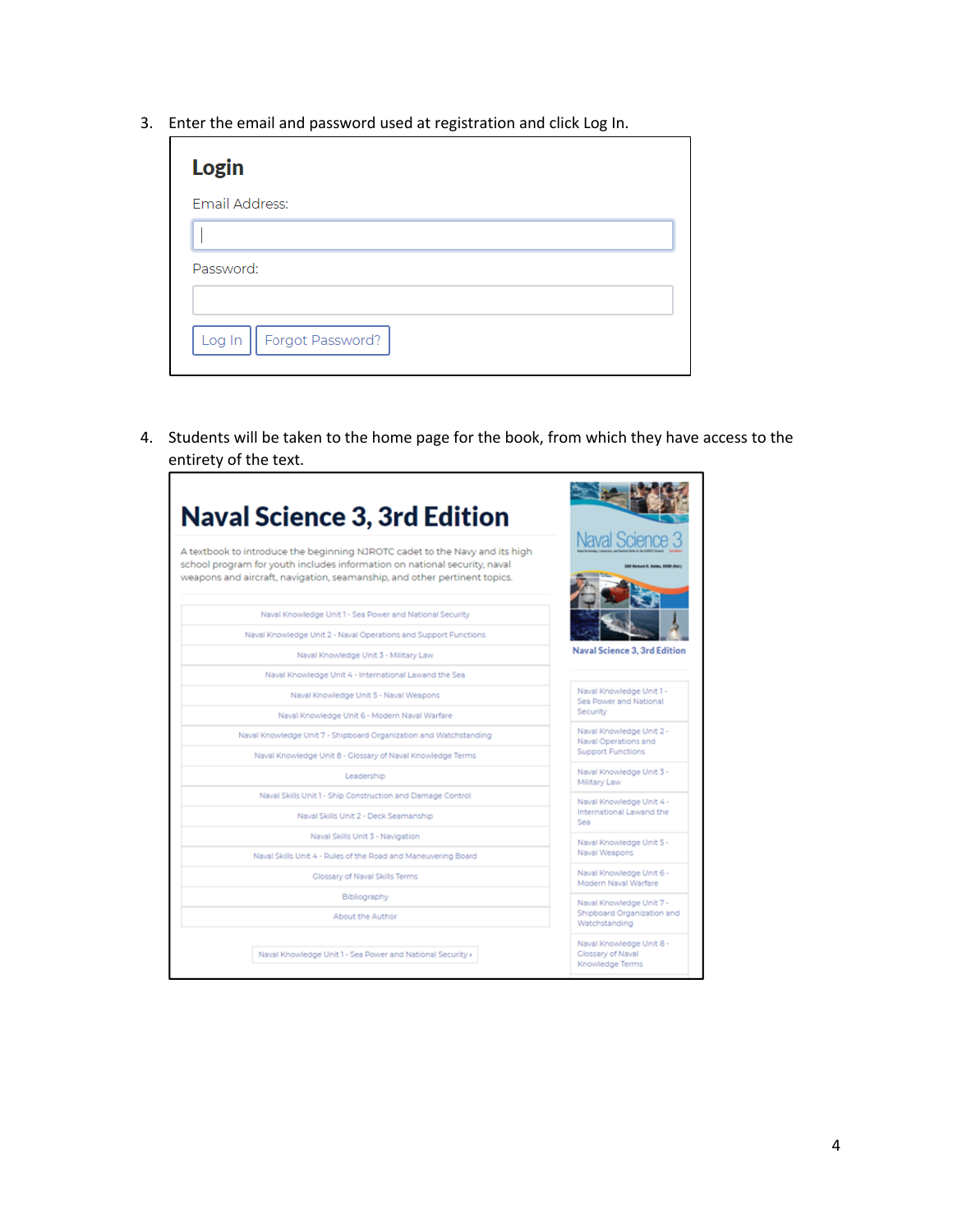## **Password Reset**

1. To reset student password, click Forgot Password on the student log in page.

| Login                      |
|----------------------------|
| Email Address:             |
|                            |
| Password:                  |
|                            |
| Log In    Forgot Password? |

2. Enter the email address used to register for the textbook and click Send Password Reset Link.

| <b>Reset Password</b>                                                                                                                                                                                                        |
|------------------------------------------------------------------------------------------------------------------------------------------------------------------------------------------------------------------------------|
| Please enter your email address associated with your account and submit<br>the form. This will send a one-time login link to your email address of<br>record that will enable you to create a new password for your account. |
| <b>Email address</b> *                                                                                                                                                                                                       |
| Password reset instructions will be sent to your registered email address.<br>Send Password Reset Link                                                                                                                       |

3. An email will be sent with a link to reset the password.

| Digital Textbook Access   Password Reset                                                                                               |
|----------------------------------------------------------------------------------------------------------------------------------------|
| Replacement login information for tpayne@usni.org                                                                                      |
| A request to reset the password for your account has been made.                                                                        |
| You may reset your password by clicking this link or copying and pasting it into your browser:                                         |
| https://digital-textbooks.usni.org/account/reset-<br>password/confirm/b4d955c383ed24267c33b7ad249a7b6a80b2a360066f7dd09683c3b77b819163 |
| <b>U.S. Naval Institute</b>                                                                                                            |